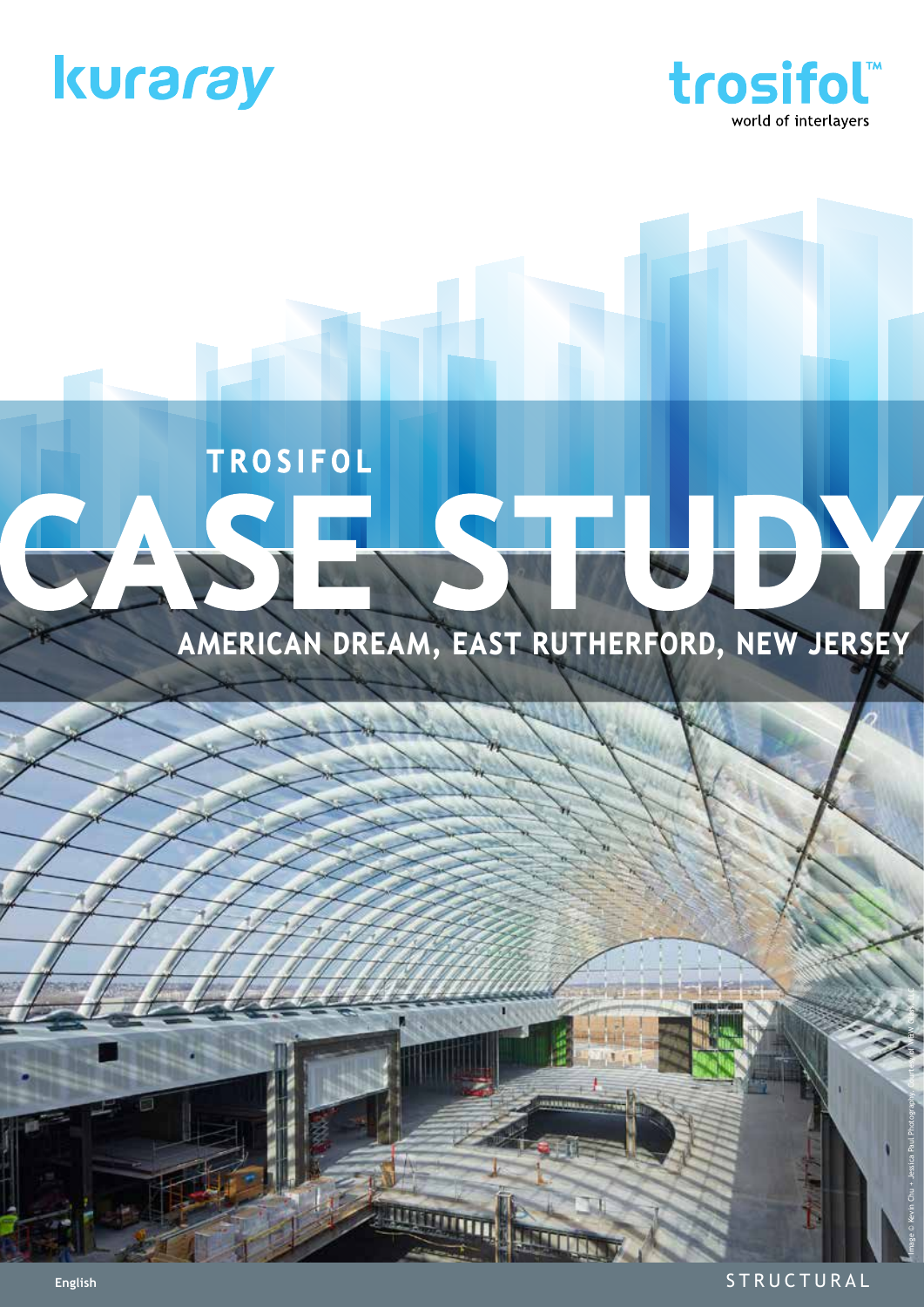

## SentryGlas®: Letting the outdoors in to create the ultimate shopping experience

Opening in 2019, American Dream, a retail and entertainment complex in East Rutherford, New Jersey is finally becoming a reality after nearly 16 years of site planning and development, different owners and more than \$5 billion of investment.

It has certainly been worth the wait, with the impressive five million square foot  $(464,500 \text{ m}^2)$  structure housing both retail and entertainment/attractions/dining outlets − in a 45/55% split – along with a proposed plan to build North America's largest indoor water park.

The external façade of the building, owned by Canadabased Triple Five Worldwide, has been completely revamped, replacing the locally badged "eyesore" used on an earlier guise, called Xanadu. Of particular note − and dominating a large section of the building's roofline – is the huge  $99 \times 239$  ft (30 x 73 m) barrelvault skylight, created using the Pilkington **Planar™**  system, with the glazing exploiting the functional and aesthetic capabilities of the SentryGlas® ionoplast interlayer from Trosifol™.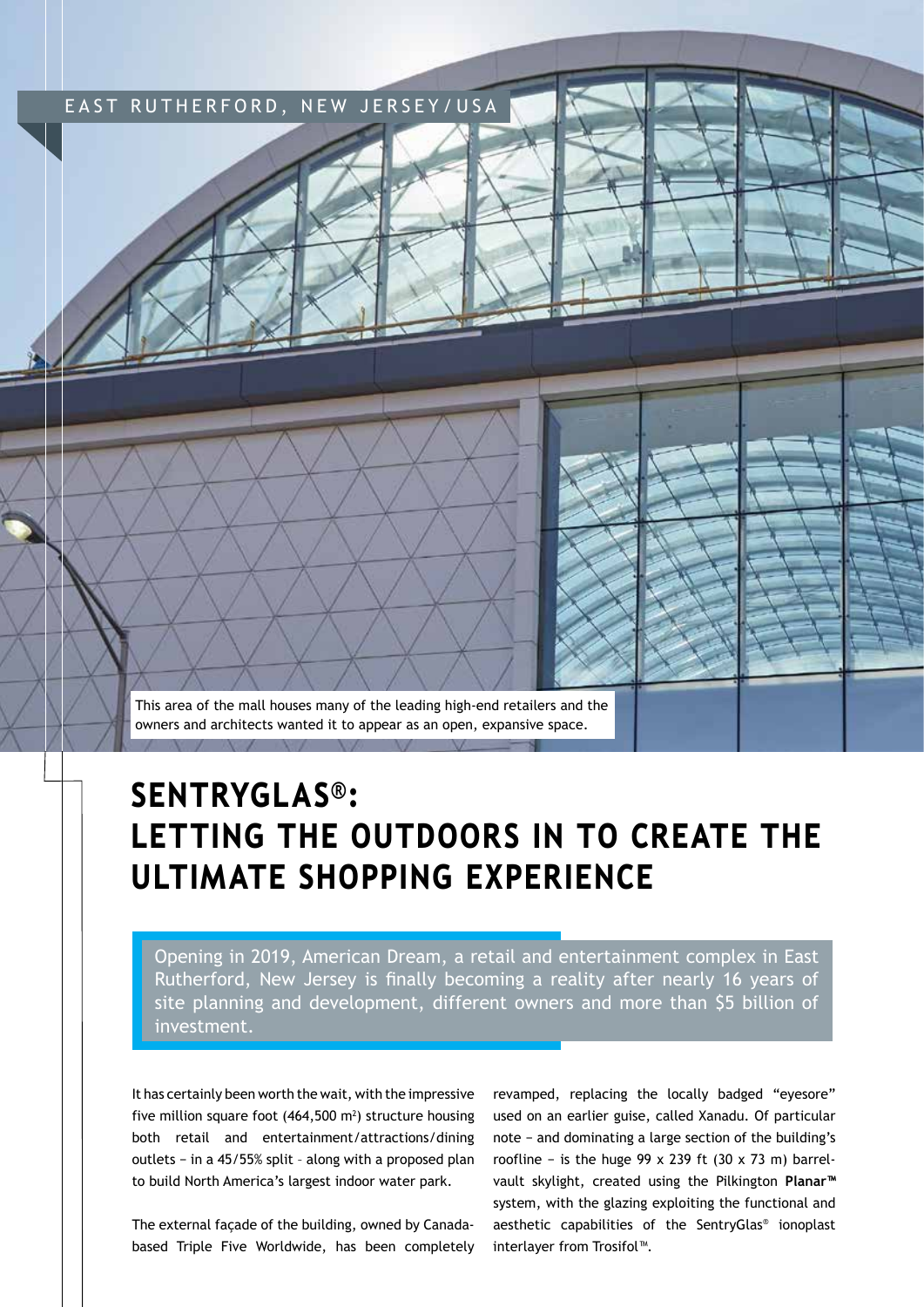



According to Chris Lalonde of W&W Glass, LLC, the exclusive North American distributor of the Pilkington **Planar™** pointsupported glass system: "This area of the complex houses many of the leading high-end retailers. The owners and architects wanted it to appear as an open, expansive space that brought the outdoors inside, but kept the environment comfortable for visitors. Light transmittance and solar control are important and with the low-e coating on the glass and the SentryGlas® interlayer, the panels let in plenty of light… but not too much."

GH+A Design Studios, the project design firm for the complex, describes it as "a new model, a multi-dimensional, multifaceted family destination. The high-level vision was taking the bones of a retail center and reimagining it."

According to Tony Pasqualino from Adamson Architects, the architect of record on the project: "The original design from GH+A called for a large open atrium, which let in a lot of daylight, in order to deliver an outdoor feel. We

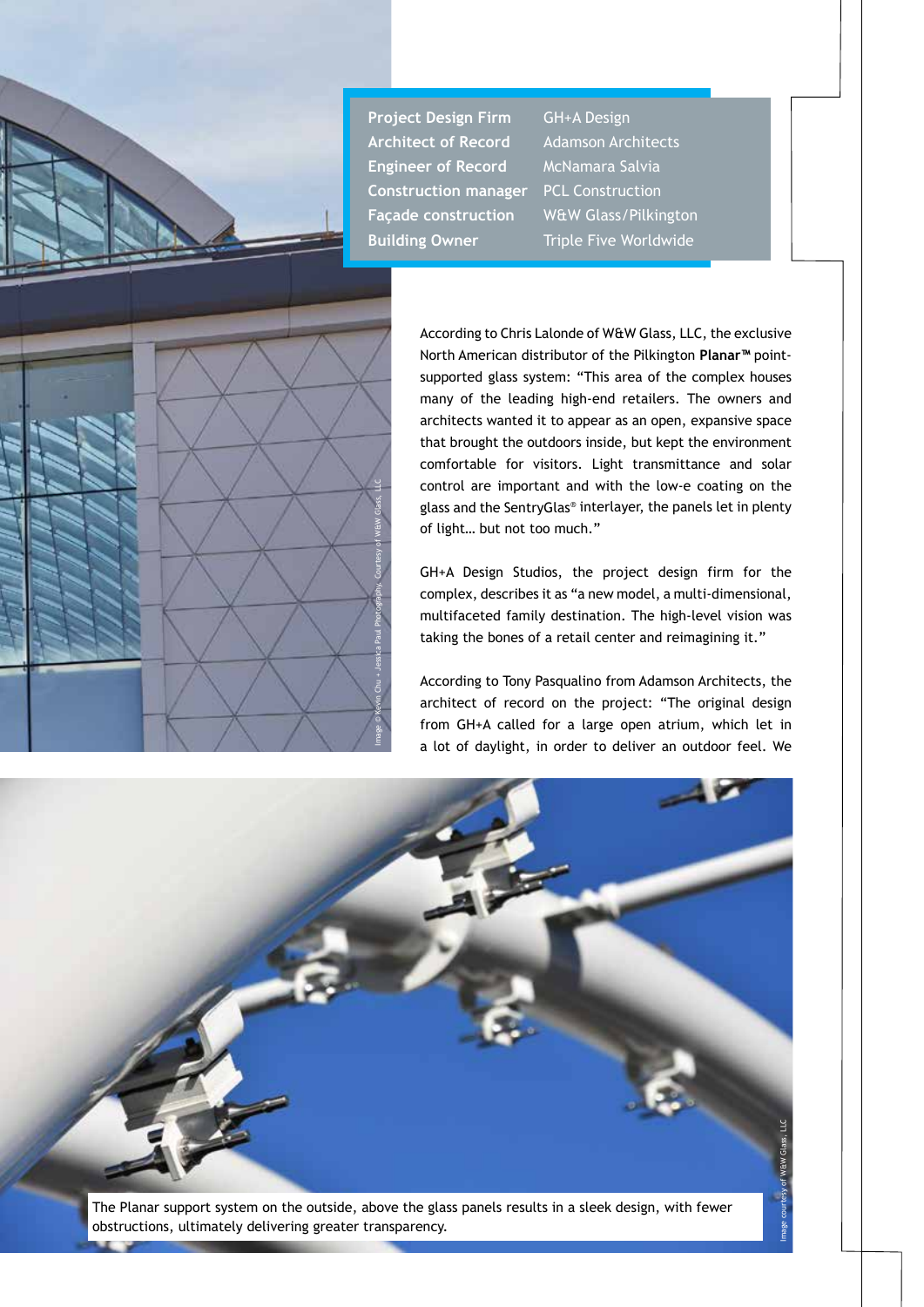

took its atrium design concept and developed it on our Architectural drawings in conjunction with McNamara Salvia, the Engineer of Record and designer of the skylight steel support structure. The initial design had an internal steel support structure underneath the glass, and mullions skylight system, but this was superseded by the existing design, which deploys the Pilkington **Planar™** point-supported system outboard of the glass panels and suspended from 16 in diameter rolled steel arches. This second iteration results in a much cleaner appearance, with fewer obstructions − utilising 726 7 ft  $x$  4 ft 9 in (2.13  $x$  1.45 m) insulated laminated glass units − ultimately delivering greater transparency.

"The design team, client and construction manager, PCL Construction, worked very closely with W&W," he continues, "after the creation of the first technical layout and then, after co-ordination with the building's owners, we moulded the design, with W&W's help, into an optimized structure that was feasible using the Planar glazing technology. The decision to go for a highly transparent low-e coated, low-iron, insulated laminated unit construction was very much based on previous W&W project experience and discussions with the building's owner, who was adamant that we should not use frits or any dark coatings."

Lalonde elaborates: "Due to its post-breakage strength, environmental capabilities and resistance to delamination, SentryGlas® is the obvious candidate for this type of construction, especially considering how high overhead the glazed panels are from the shopping levels. We had to balance clarity with strength and the fact that the Planar system panels use only four-points of support. In this instance resistance, to self-weight and maximum snow load deflection was essential, something that SentryGlas® addresses thanks to its excellent stiffness."

The panels were fabricated and tested at the Pilkington Architectural facility in the UK, before being shipped to the USA for installation. "This was a turnkey project, which required a lot of engineering input from Pilkington and W&W," Lalonde explains. "Due to the extensive engineering, testing and in-house fabrication of the high-quality materials used in the system construction, we were able to provide the owner with a Pilkington **Planar™** 12-year comprehensive system warranty, which includes the design, engineering, materials, and labour. This is a crucial factor for many building owners who do not want to run the risk of inferior design engineering for an untested system, sub-par materials or a poor installation and then have to go through the pain of repairing or replacing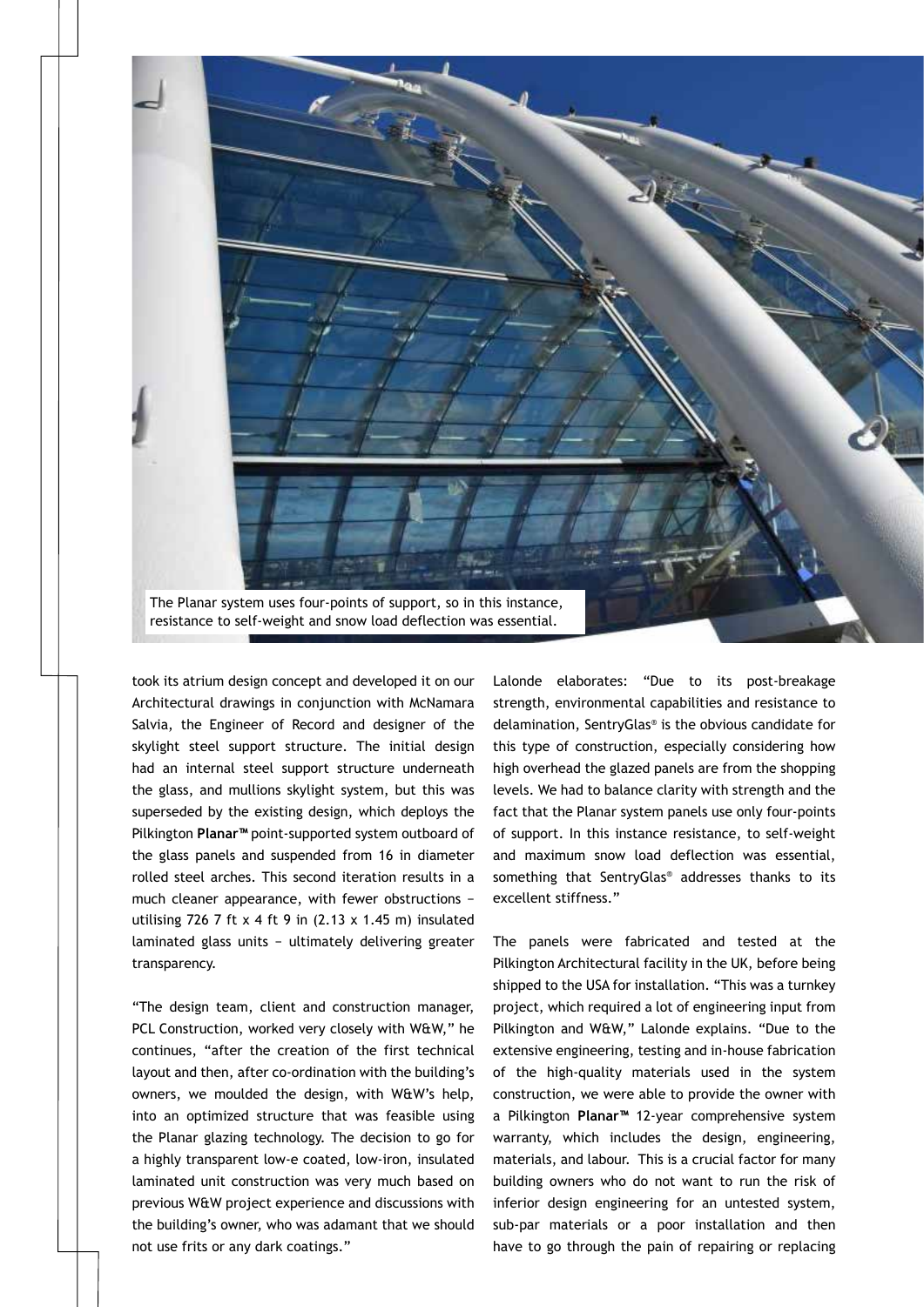**Trosifol™ is the global leader in PVB and ionoplast interlayers for laminated safety glass in the architectural segment. With the broadest product portfolio Trosifol™ offers outstanding solutions:**

- Structural: Trosifol® Extra Stiff (ES) PVB and SentryGlas® ionoplast interlayer
- Acoustic: Trosifol® SC Monolayer and Multilayer for sound insulation
- UV Control: from full UV protection to natural UV transmission
- UltraClear: lowest Yellowness Index in industry
- Decorative & Design: black & white & colored interlayers

expensive installations after only a short period of time. This warranty gives the owner the confidence and peace of mind that the glazing will still look great, years after it is installed."

This is another graphic example of SentryGlas® being deployed for a flagship project. Its combination of transparency, environmental resistance and post-breakage strength once again made it a prime candidate in an important structure, where aesthetics and structural capabilities had to work hand in hand to deliver the final concept envisioned by the owners and architects.



Due to the extensive testing and high quality in-house fabricated materials used in the glazing and construction, there is a 12-year Pilkington **Planar™** system warranty provided to the Owner on the design,

**Pourte**